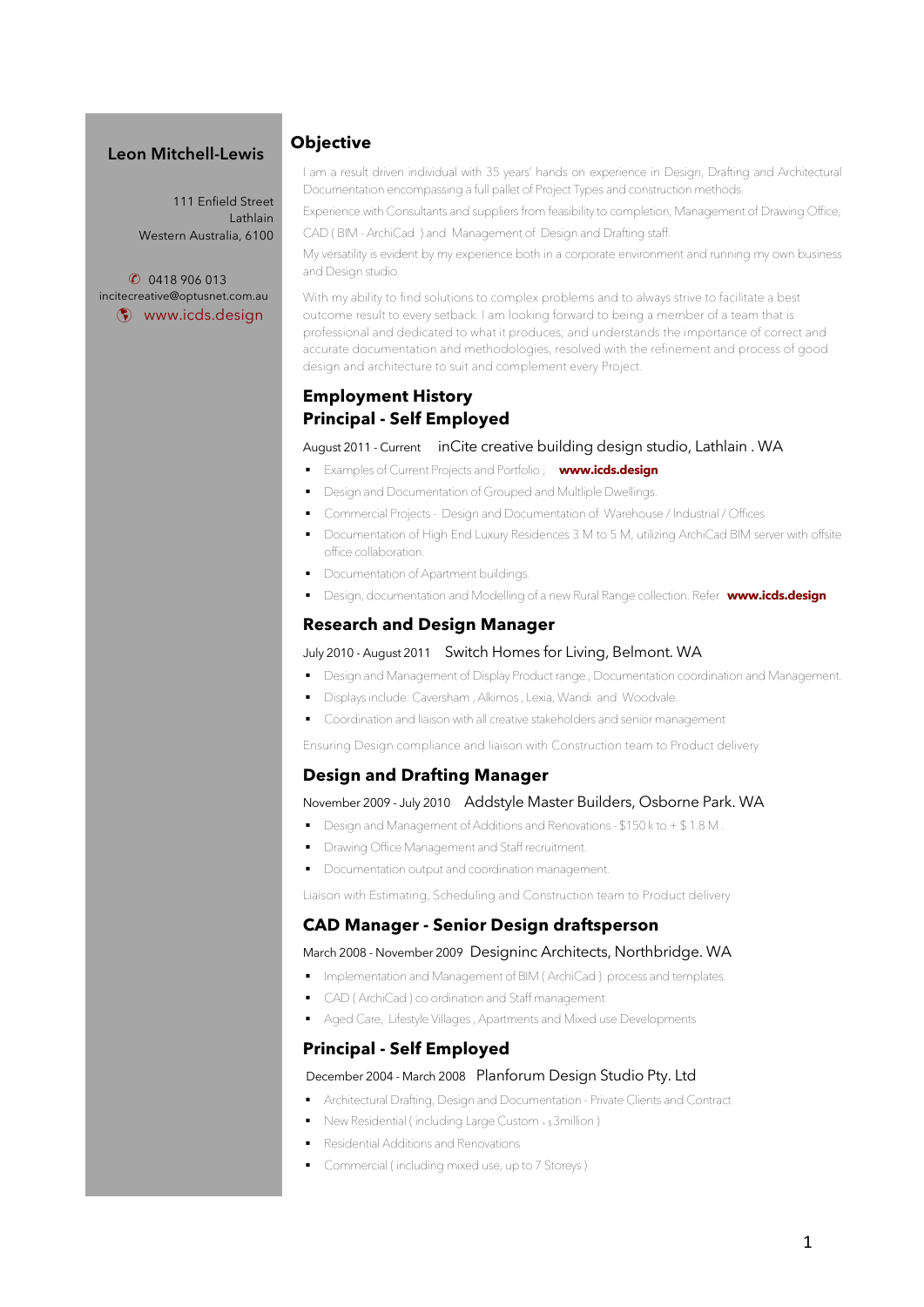continued

### **Senior Design draftsperson**

#### July 2003 - December 2004 BGC Residential ( Commodore Homes ) ( Strata Wise )

- Checking and Quality control.
- **Ensure compliance with BCA requirements / R Codes and company Construction Standards.**
- **•** Directing and mentoring to Junior staff.

## **Contract Drafting and Documentation**

December 2000 - July 2003

- Agency Contracting
- § Architectural Drafting , Design and Documentation Private Clients and Contract

### **Design and Construction of Own Residence**

#### June 1999 - December 2000 Two Storey + Attic

- Semi Owner Built
- § Full Site involvement Complete supervision of all stages.

### **Senior Design draftsperson**

#### July 1997 - June 1999 K.W. McFarlane & Assoc. / Proud Constructions - Architects / Builders / Developers

- Design Development and assisting Principal in office Management
- § Offices / Fit outs / Hotel -Stages 3 & 4 of Abbey Beach Resort Bar Layouts & Commercial Kitchens
- § Tilt up construction.

### **Principal - Planforum at Home Base**

### June 1996 - July 1997 Homebase Building and advisory Centre Office, Salvado Road, Subiaco

- § Renovations and Additions to Existing Dwellings
- Design Consultancy

### **Senior Design draftsperson**

#### September 1994 - June 1996 Oldfield Knott - Architects

- **•** Design Development and Documentation preparation
- § Offices / Fit outs / Hotel Bar Layouts & Commercial Kitchens
- **•** Team Leader

#### **Senior Design draftsperson**

#### October 1993 - August 1994 Gary Baverstock - Architects

- Design Development and Documentation preparation
- **•** Solar Passive Dwellings
- Team Leader

#### **Senior Design draftsperson**

#### December 1992 - October 1993 K.W. McFarlane & Assoc. / Proud Constructions - Architects / Builders / Developers

- Design Development and assisting Principal in office Management
- § Offices / Fit outs / Hotel -Stages 1& 2 of Abbey Beach Resort Apartments
- **•** Tilt up construction.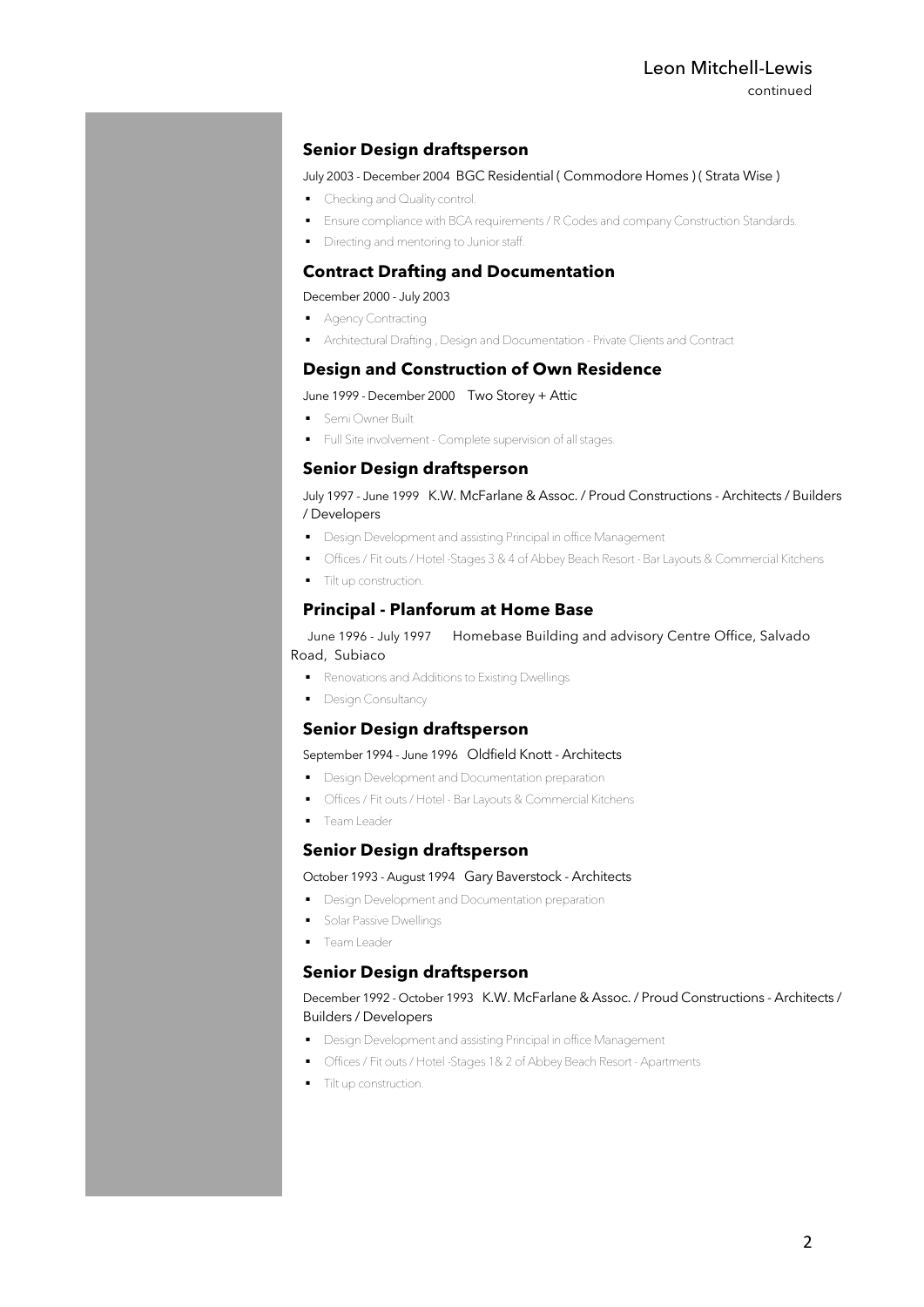## JAN 1990 - DEC 1992 **Self Employed - Private Clients.**

Oxford Street Leederville / Stirling Street Perth / Home Office.

## MAY 1989 - JAN 1990 **Architetti ( Ian Hooke & David Chandler )**

Architects and Planners - Senior Architectural Draftsman Schools (BMA), Large residential, residential

## JUN 1988- MAY 1989 **Leo Spiccia and Associates**

Designers, Draftsman and Building Consultants - Senior Architectural Draftsman Large / Executive / Luxury residential , small / medium commercial .

### MAY 1987 - JUN 1988 **La Villa Homes Pty Ltd**

Luxury Home Builders - Senior Architectural Draftsman

## JAN 1987 - MAY 1987 **Design original / Tranby Homes**

Designers and Builders - Architectural Draftsman

### DEC 1985 - JAN 1987 **Taylor Woodrow Home Builders Pty Ltd** Home Builders - Architectural Draftsman

MAY 1985 - Nov 1985 **David Derby Chartered Surveyor ( working Holiday, Cardiff )** Llandwitt Major ,South Glamorgan , Wales , United Kingdom Architectural Consultant - Architectural Draftsman

#### SEP 1983 - SEP 1984 **A V Jennings Homes**

Home Builders - Architectural Draftsman

## JAN 1983 - SEP 1983 **Part-time Studies**

Freelance Design and Drafting - Architectural Draftsman

## MAY 1982 - DEC 1982 **Design Locum Pty Ltd**

Architectural/Engineering Consultants - Drafting Assistant / Architectural Draftsman

# **Education**

| 1980 - 1983 | Leederville College of TAFE Perth Western Australia                      |
|-------------|--------------------------------------------------------------------------|
| ٠           | studies towards Diploma in Architectural Drafting and Building Studies   |
| 1993        | <b>Building Designers Association of WA Inc (BDAWA)</b>                  |
| ٠           | Full Membership to Building Designers Association of WA Inc (BDAWA)      |
| 1990        | <b>Housing Industry Association</b> Housing Consultant Certificate       |
| 1989        | <b>Housing Industry Association</b> Estimating and Materials Certificate |
| 1987        | Housing Industry Association Low Energy Building Design Certificate      |

Current and ongoing Professional Development as part of Full Membership requirements for the Building Designers association of Western Australia Inc (BDAWA ) . I have also maintained continual Professional Indemnity insurance since 1996.